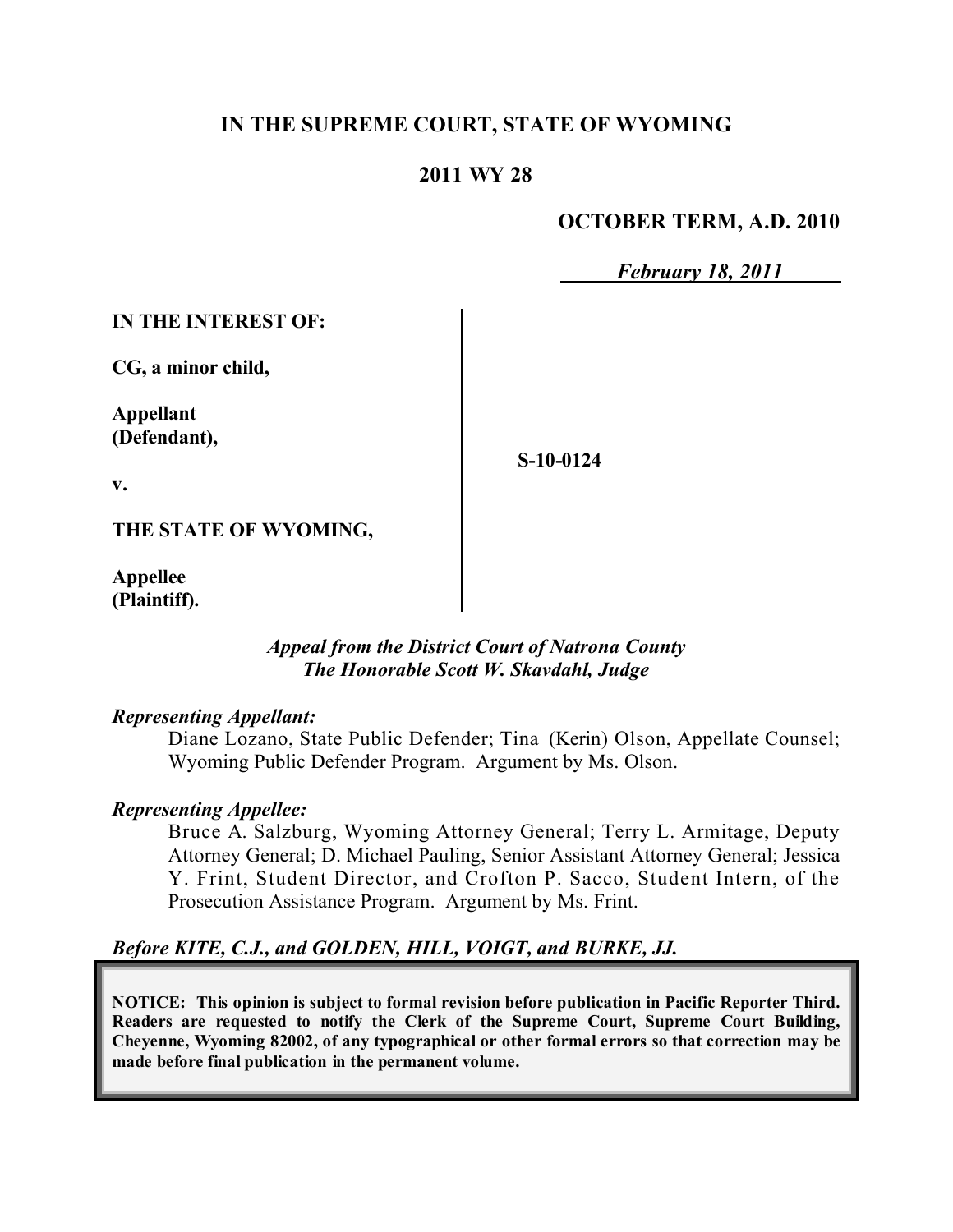**GOLDEN**, Justice.

[¶1] CG, a minor, appeals from the order of the juvenile court adjudging her guilty of two delinquent acts – interference with a peace officer and unlawful contact. She claims the evidence does not support the juvenile court's decision. We disagree and affirm.

### **ISSUES**

[¶2] CG presents the following issues for our review:

I. Was there insufficient evidence that the officer was in the lawful performance of his official duties when he physically dragged CG from her neighbor's car?

II. Did the [juvenile] court err in finding that CG was not acting in self-defense when she struck the officer in the forearm?

# **FACTS**

[¶3] In September 2009, the Juvenile Court of Natrona County adjudicated CG, a fourteen year-old minor, a child in need of supervision (CHINS) for failing to attend school.<sup>1</sup> The juvenile court placed CG on probation and ordered her to regularly attend school, without any unexcused absences or instances of tardiness. On the morning of September 15, 2009, CG's mother (Mother) woke her around 5:45 a.m. so she could prepare for school and catch the school bus. For various reasons, CG did not get ready in time and she missed the bus.

[¶4] CG's stepfather was ill that morning and was unable to drive CG to school after she missed the bus. Her mother did not have a driver's license and did not have any money for a taxi to take CG to school. Mother reported the situation to CG's caseworker at the Department of Family Services. The caseworker advised Mother to call the nonemergency number at the Casper Police Department and ask for assistance in getting CG to school, which she did.

[¶5] Shortly thereafter, Casper Police Officer Marcus Maton responded to CG's residence. Mother informed Officer Maton of CG's increasingly disobedient behavior, her CHINS status, the need for CG to get to school, and of her refusal to do so. After entering the home, Officer Maton overheard CG, who was in her bedroom, screaming at her mother that she did not want to go to school. Officer Maton then spoke with CG about going to school. CG was rude to the officer, and he asked her to give him her iPod

 <sup>1</sup> CG had missed 31 days of school during the year preceding the CHINS action.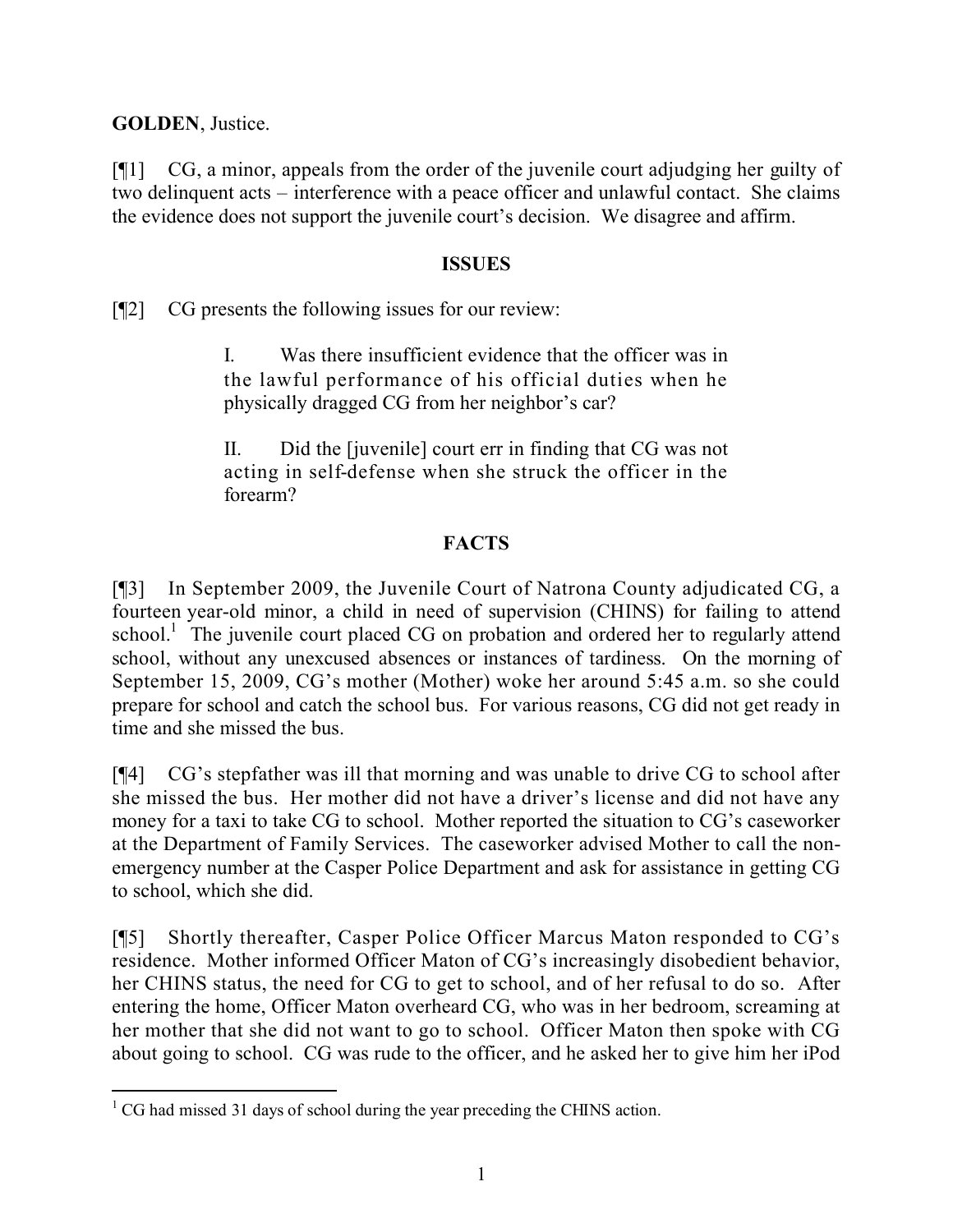and cell phone because they were a distraction. She complied, and the officer immediately gave the iPod and cell phone to Mother, with a suggestion that she return them only when CG behaved better.

[¶6] Eventually, the officer persuaded CG to get into a neighbor's van to be taken to school. The neighbor drove, Mother rode in the front passenger seat, and CG was in the rear seat. Officer Maton followed in his patrol car. During the entire drive to school, CG was upset and angry; she was screaming and cussing at both Mother and the neighbor and demanding the return of her iPod and cell phone.

[¶7] When they arrived at the school, CG refused to get out of the neighbor's van. Both Mother and the neighbor told her several times to get out, but CG refused to do so. The neighbor then sought Officer Maton's assistance in getting CG out of the vehicle.<sup>2</sup> Officer Maton went to the van and asked CG several times to get out. CG refused. Ultimately, Officer Maton decided to remove CG from the vehicle. He reached into the van, grabbed CG by the right wrist, and directed her to get out. She responded, "No; get your hands off me; nobody touches me," and resisted by bracing herself against the driver's seat. As the officer pulled her out of the vehicle, CG punched him in the right forearm.<sup>3</sup> Officer Maton then placed CG under arrest for the assault.

[¶8] The next day, the State filed a delinquency petition in the juvenile court alleging that CG had committed two criminal offenses, to wit: that she had unlawfully touched Officer Maton in a rude, insolent or angry manner without intentionally using sufficient physical force to cause bodily injury in violation of Wyo. Stat. Ann. § 6-2-501(g)(i) (LexisNexis 2009); and that she had unlawfully and knowingly obstructed, impeded, or interfered with Officer Maton while he was engaged in the lawful performance of his official duties, in violation of Wyo. Stat. Ann. § 6-5-204(a) (LexisNexis 2009). Following a detention hearing conducted that same day, the juvenile court determined that it was neither appropriate nor in the best interest of CG to remain in her home, and it committed her to the physical and legal custody of the Department of Family Services for placement in the Youth Crisis Center. At her initial hearing, CG denied the allegations of the petition. The juvenile court set the matter for an adjudication hearing on November 5, 2009, and continued CG's current out-of-home placement at the Youth Crisis Center.

[¶9] At the adjudication hearing, the juvenile court heard testimony from Officer Maton, Mother, the neighbor, and CG, and viewed the video recording of the incident. At the conclusion of the hearing, the juvenile court found that the State had proven the

 $\overline{a}$  $2$  By this time, Officer Maton, who was parked behind the van, knew that CG was not complying with the neighbor's and Mother's requests to exit the vehicle and had activated his car's video camera.

<sup>&</sup>lt;sup>3</sup> Officer Maton employed a "wristlock" to remove CG from the vehicle, which essentially is a compliance hold.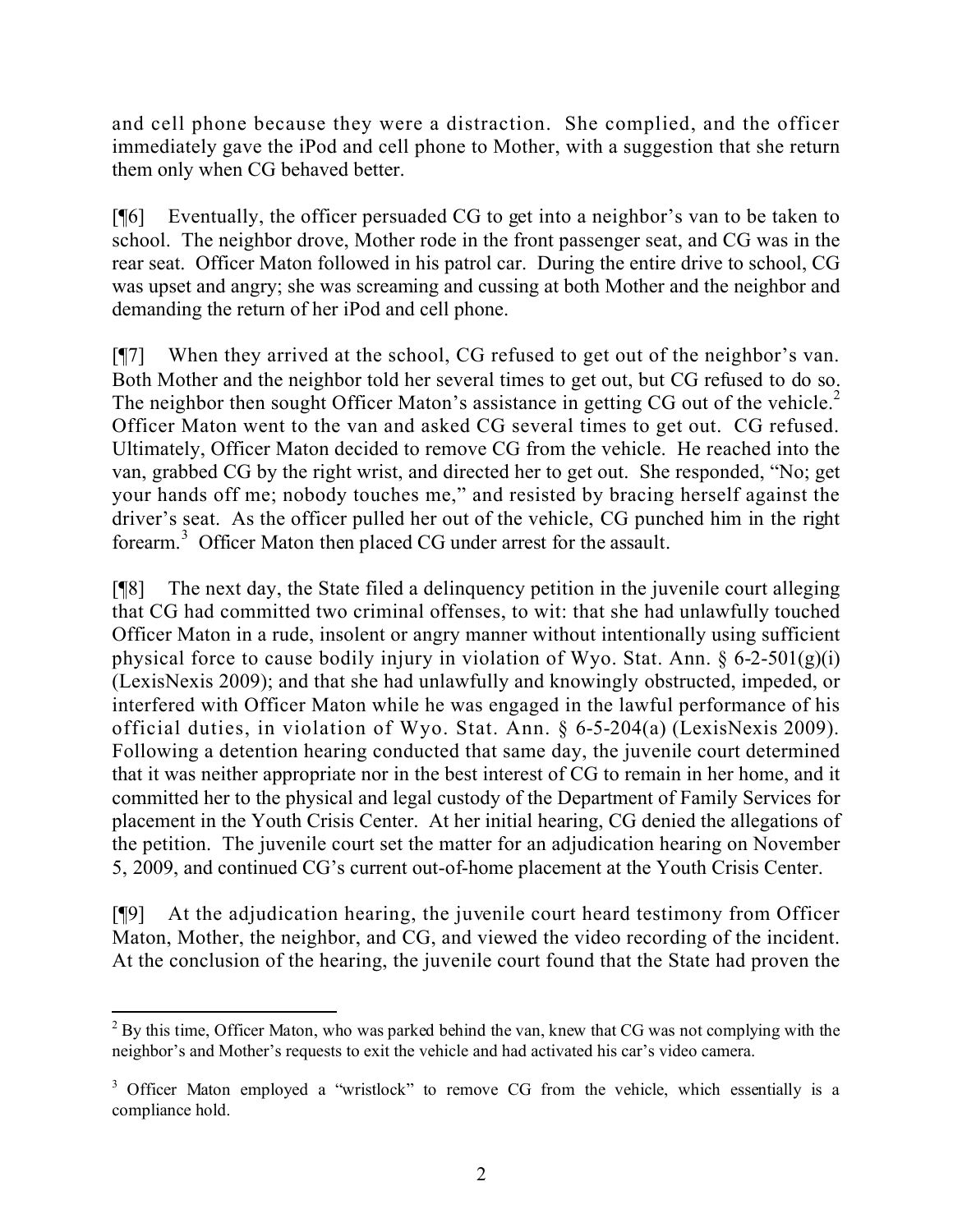allegations of the petition beyond a reasonable doubt and adjudicated CG a delinquent child. The juvenile court ruled in pertinent part:

> [T]he officer was, I would find, in the lawful performance of his duties, because she was in a vehicle. Whether he was directly asked, implicitly, it was obvious his assistance was sought to remove her from the vehicle after she'd been requested to and refused. And, therefore, the evidence shows that he was in the lawful performance of his official duties. She refused his instruction to get out of the vehicle. And I would find that the State has proven beyond a reasonable doubt those elements necessary for interference with a police officer.

> The battery, unlawful touching, the elements as established back in *Amin*, A-M-I-N, *versus State*, 694 P.2d 119 [(Wyo. 1985)], elements of battery are an unlawful – are an unlawful touching of another in a rude, insolent or angry manner. It goes on to provide, [o]r intentionally, knowingly, or recklessly causing bodily harm. Well, we're not dealing with the "or" part. We're dealing with the first part.

> The argument as to her self-defense, the *Iseli*, I-S-E-L-I, [*Iseli v. State,* 2007 WY 102, 160 P.3d 1133 (Wyo. 2007)] case talks about when people can and cannot use self-defense involving a police officer. And there's a little different discrepancy between this case and that case. But here's the difficulty I see with your argument: [Defense counsel], your argument is correct that she's entitled to use self-defense. Then what it would place is a situation where the officer – and I've already found that he was in the lawful performance of his duties.

> Then someone can resist arrest and – and basically do what's necessary to evade and avoid a situation where they're being placed in or being asked to do what they're legally required to do by directive of the police officer. That would be utter chaos. That is where people would get hurt. That is where people – I mean, that elevates the situation.

> And I don't believe that unless there's  $-$  it's  $-$  you're reasonably in fear of your life and there's excessive force being used by the police officer, he pulls a gun out, and – and,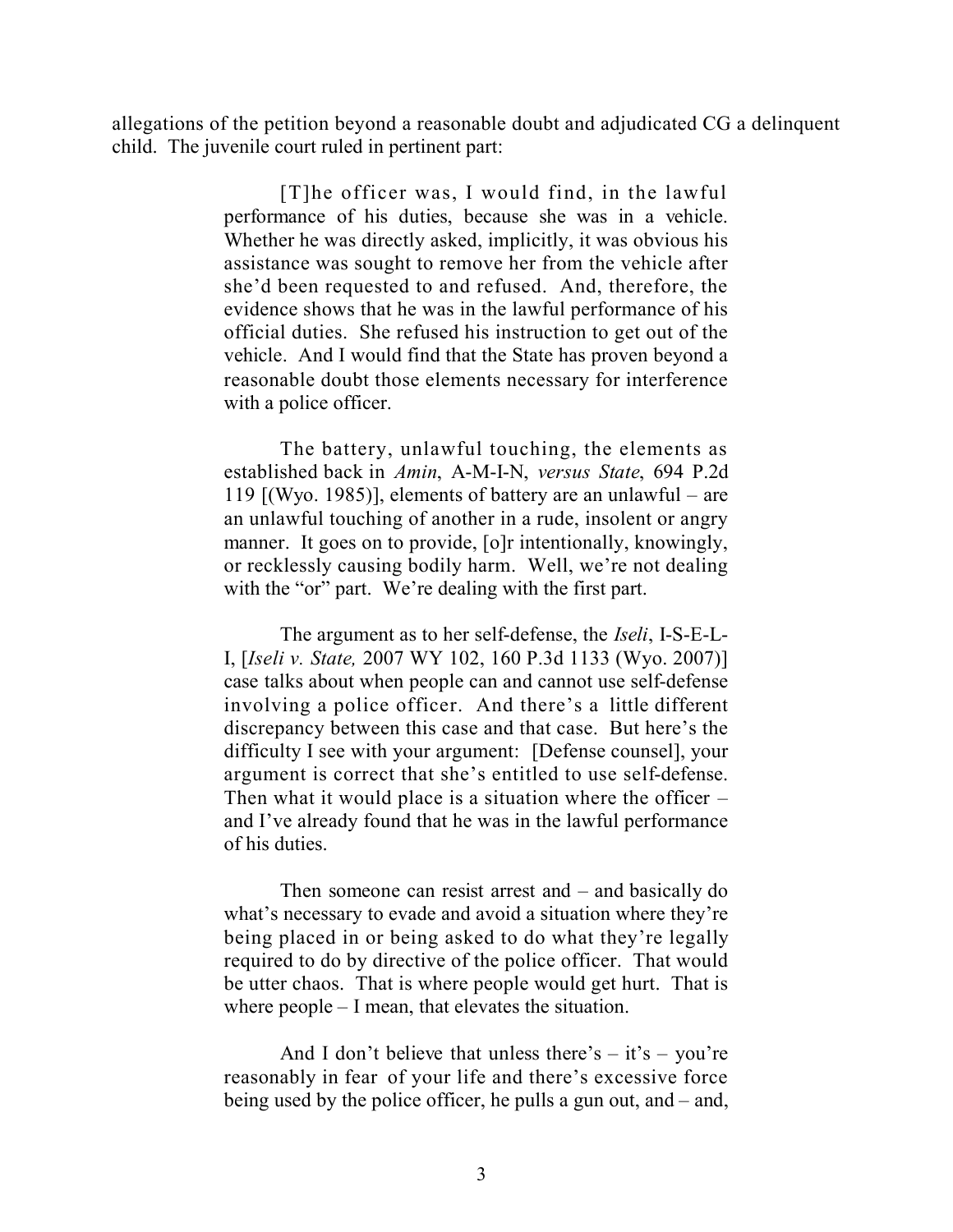you know, you are trying to defend yourself or something, I don't see that as reasonable under the facts and circumstances, particularly when he's in the lawful performance of his duties.

She then refuses to leave, and in the process of that, he is struck. And I don't believe that that striking was in selfdefense nor would it be reasonably appropriate under the circumstances.

Moreover, it  $-$  I don't think that it requires  $-$  she certainly knew he was a police officer, and that goes back to the interference with a police officer. But she was attempting to resist, and she struck him in the process, and that touching was in a rude, insolent, or angry manner.

And the [video] is evident. . . . I've seen officers escalate things much quicker and much more vigorously and physically than this officer did in this case. He didn't get the stun gun out and shoot her. He – he grabbed her by the wrist. And  $I - I$  would have  $- I$  don't have any training, but that would have been my first reaction is to try to pull her from that and try to get her out of there.

And I don't see that that  $-$  his response was excessive or inappropriate. I don't see that. I certainly see that the evidence proves beyond a reasonable doubt that she unlawfully touched the officer in a rude, insolent, or angry manner.

Thereafter, the juvenile court placed CG on nine months of supervised probation under specified terms and conditions. This appeal followed.

#### **DISCUSSION**

#### *Standard of Review*

[¶10] The issues as presented question whether the evidence sufficiently supports the juvenile court's adjudication of guilt as to both offenses. To that end, we are guided by what we said in *Trumbull v. State,* 2009 WY 103, 214 P.3d 978 (Wyo. 2009):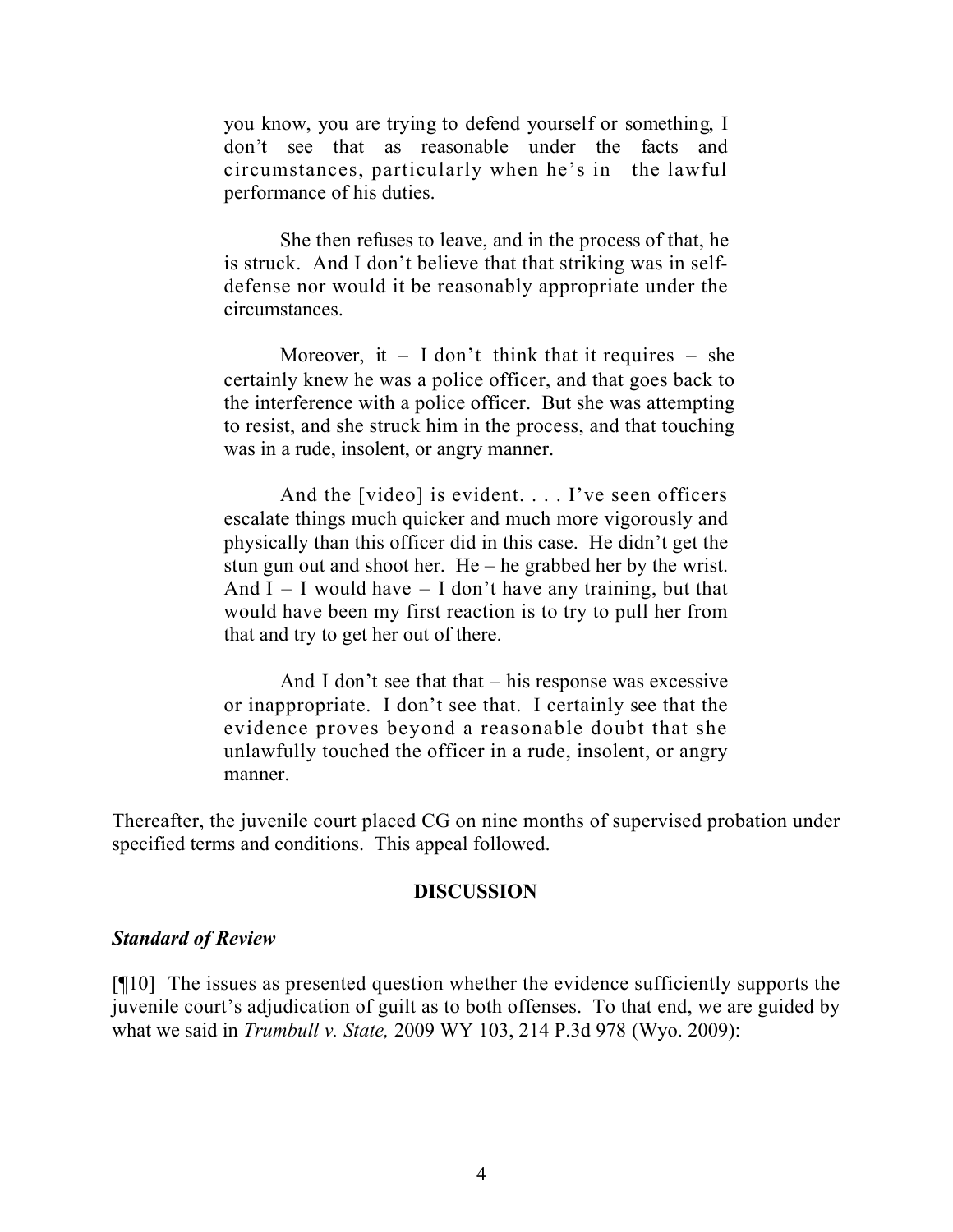In discussing the facts of this case, we apply the principle that the evidence should be examined in the light most favorable to the State when a question of the sufficiency of the evidence is raised. We accept as true evidence favorable to the State; we disregard evidence favorable to the defendant in conflict with the State's evidence; and we afford to the State's evidence every favorable inference which may reasonably and fairly be drawn from it. *Harvey v. State,* Wyo., 596 P.2d 1386 (1979); *Hovee v. State,* Wyo., 596 P.2d 1127 (1979). Heretofore we have had occasion to apply these concepts only to cases tried before juries. We have no compunction, however, in joining other courts which have applied these concepts in trials to the court. *Simmons v. State,* 255 Ark. 82, 498 S.W.2d 870 (1973); *People v. Johnson,* 276 Cal.App.2d 232, 80 Cal.Rptr. 683 (1969). The function of the finder of fact in cases tried to a court is identical to that in cases tried to juries, and the same rules are applicable with respect to the standards and principles applied in appellate review.

*Trumbull*, ¶ 9, 214 P.3d at 980 (quoting *Fitzgerald v. State*, 599 P.2d 572, 574 (Wyo. 1979)). To the extent the issues concern a pure question of law, our review is de novo. *Dougherty v. State*, 2010 WY 116, ¶ 4, 237 P.3d 403, 404 (Wyo. 2010).

#### *Analysis*

[¶11] CG first takes issue with the juvenile court's finding that Officer Maton was engaged in the lawful performance of his official duties, a necessary requirement for a finding of guilt on the interference charge under  $\S$  6-5-204(a). CG contends that, because she was not committing a crime, Officer Maton had no authority to either direct her to leave the neighbor's van or to forcibly remove her from the vehicle when she refused his request. CG further argues that Officer Maton seized her within the meaning of the Fourth Amendment to the United States Constitution and Article 1, § 4 of the Wyoming Constitution, and that the seizure was unreasonable because it was not grounded on a perception that she had committed or was committing a crime. Accordingly, CG contends that when Officer Maton seized her, he acted unlawfully and therefore was not engaged in the lawful performance of his official duties.

[¶12] CG's argument is predicated on a narrow view of the scope of a peace officer's official duties. However, a peace officer's duties are not limited to arrests for crimes, as CG contends, but encompass a broad range of activities. In addition to performing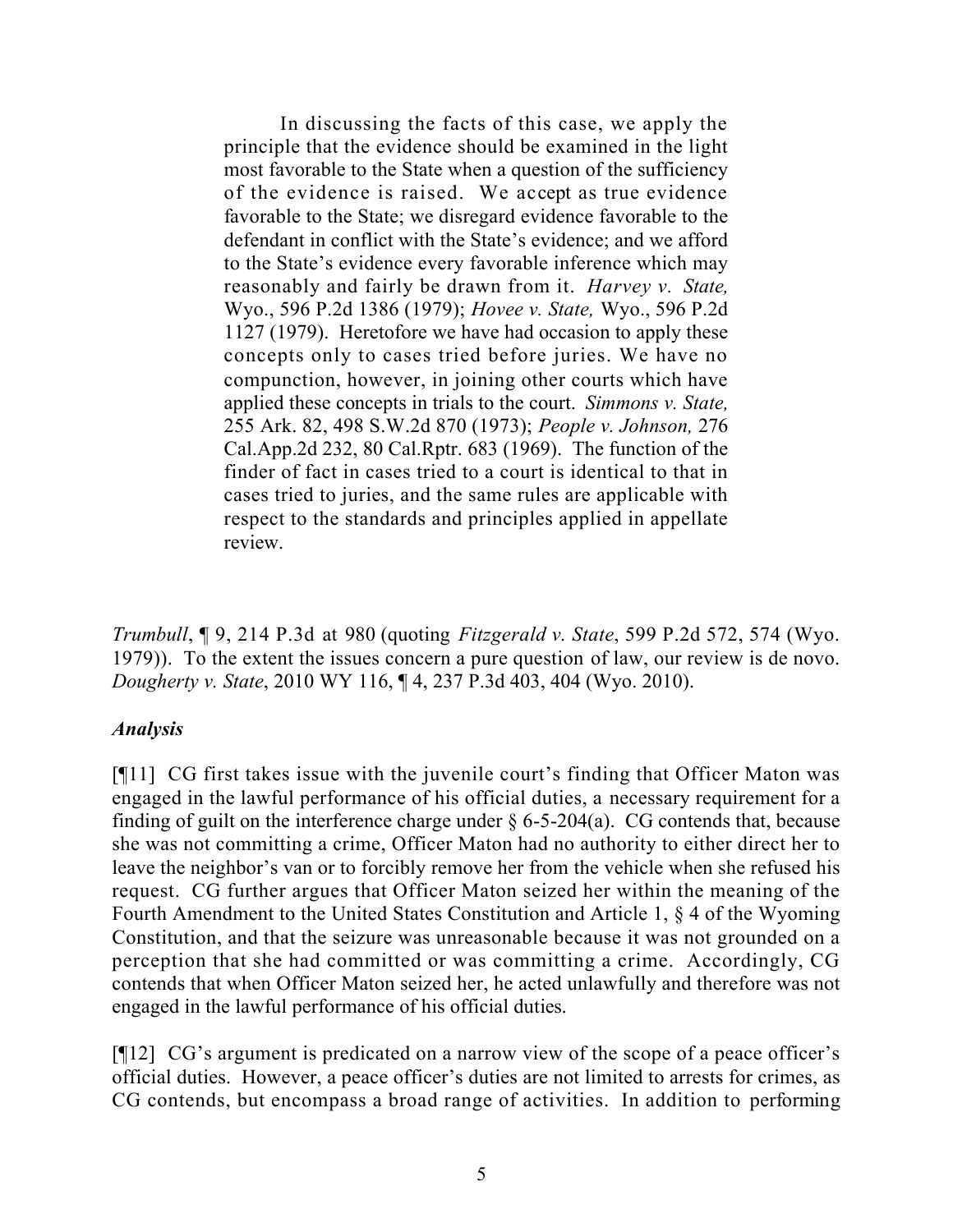traditional law enforcement activities, such as investigating crimes, arresting perpetrators, and issuing traffic citations, peace officers routinely engage in a variety of community caretaker functions that are unrelated to the detection and investigation of criminal activity, including performing welfare checks, helping stranded motorists, preserving property, and assisting and protecting citizens in need. *See* Debra Livingston, *Police, Community Caretaking, and the Fourth Amendment*, 1998 U. Chi. Legal. F. 261; Mary Elisabeth Naumann, Note, *The Community Caretaker Doctrine: Yet Another Fourth Amendment Exception*, 26 Am. J. Crim. L. 325 (1998-1999); *see also Cady v. Dombrowski*, 413 U.S. 433, 441, 93 S.Ct. 2523, 2528, 37 L.Ed.2d 706, 714-15 (1973); *State v. D'Armour*, 834 A.2d 214 (N.H. 2003); *State v. Lovegren*, 51 P.3d 471, 473-75 (Mont. 2002); *State v. Gocken*, 857 P.2d 1074 (Wash. Ct. App. 1993); *Crauthers v. State*, 727 P.2d 9 (Alaska 1986). Community caretaking is based on the notion that police serve to ensure the safety and welfare of the citizenry at large. *Cady*, 413 U.S. at 447-48, 93 S.Ct. at 2531, 37 L.Ed.2d at 718; *State v. Diloreto*, 850 A.2d 1226, 1233 (N.J. 2004). Over the years, this Court has recognized the community caretaker function of law enforcement in a variety of contexts. *See Shaw v. State*, 2009 WY 18, ¶¶ 23-24, 201 P.3d 1108, 1113 (Wyo. 2009) (trooper performing a community caretaker duty when she stopped to assist driver whose vehicle was stuck in a snow drift); *Bloomquist v. State*, 914 P.2d 812, 821-22 (Wyo. 1996) (officers engaged in a community caretaker activity when they continued to question a vehicular-homicide arrestee about the number of passengers in the vehicle at the time of the accident); *Morris v. State*, 908 P.2d 931, 935 (Wyo. 1995) (officers acting in their community caretaker role when they escorted an unsteady and disoriented man to the sheriff's office so he could call a friend for a ride); *Wilson v. State*, 874 P.2d 215, 221-22 (Wyo. 1994) (officer performing a community caretaker duty when he stopped a limping man in the vicinity of a fire).

[¶13] In the instant case, the record discloses that CG had refused to exit the neighbor's vehicle despite numerous requests by Mother and the neighbor. The neighbor clearly wanted CG out of her vehicle and requested Officer Maton's assistance in getting her out. Officer Maton acted upon the neighbor's request out of concern for her safety, as well as the safety of Mother and CG. He testified that CG's behavior was escalating and he was concerned the situation might get physical if he did not intervene. Given these facts, we conclude that Officer Maton was engaged in the performance of his community caretaker duties when he directed CG out of the neighbor's vehicle and when he physically removed her. Therefore, the juvenile court correctly found that Officer Maton was acting in the lawful performance of his official duties at the time CG resisted his efforts.

[¶14] In her second issue, CG complains that the juvenile court erroneously rejected her self-defense claim. She maintains that Officer Maton used excessive force in removing her from the neighbor's vehicle. This, she contends, gave rise to the right to use reasonable force to defend herself from attack and, thus, permitted her to respond by striking the officer.